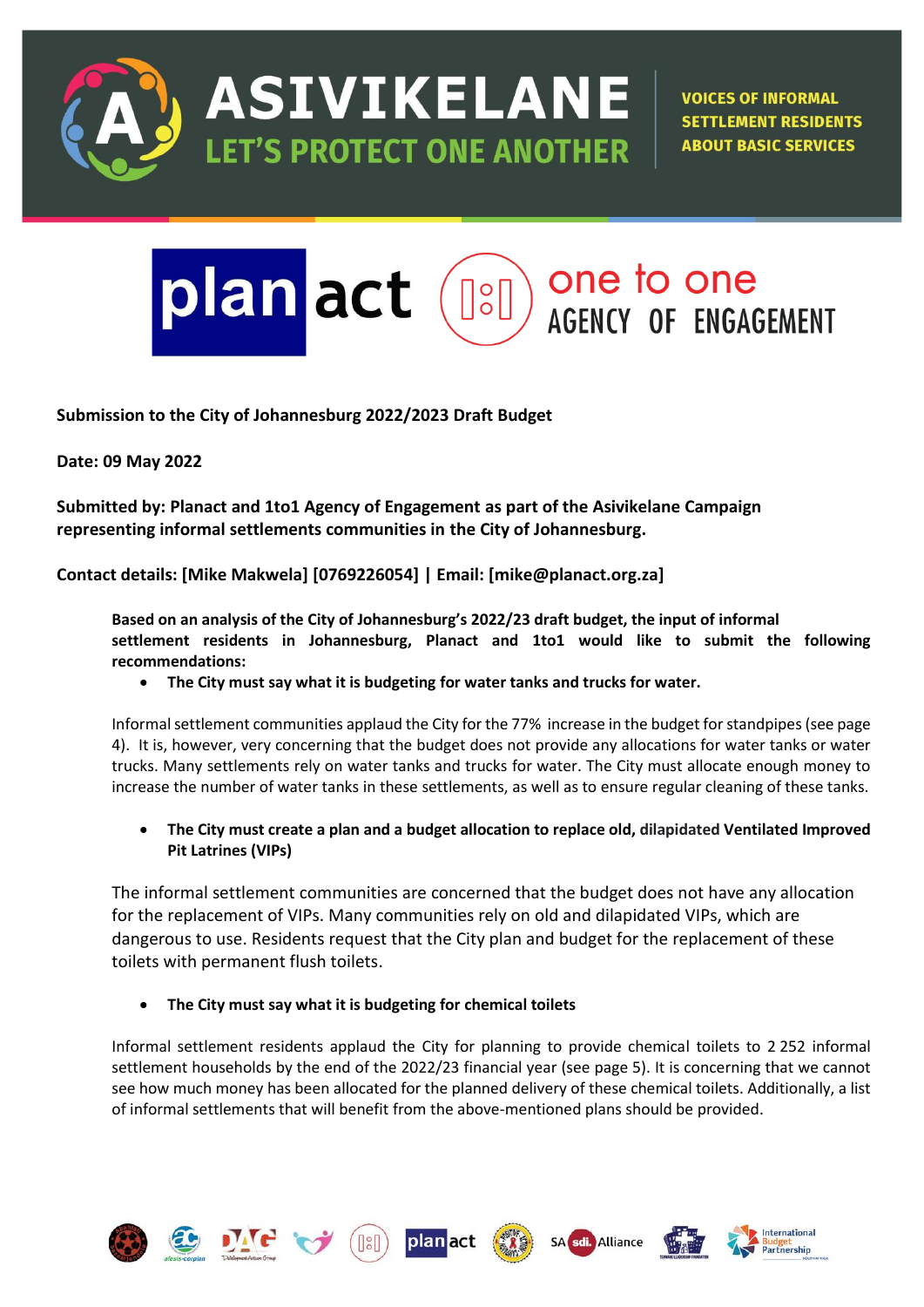• **The City must increase their maintenance budget to bring it closer to the National Treasury guideline of 8% of PPE. It should also create a specific budget allocation for repairs and maintenance of taps and toilets in informal settlements**

The City has only budgeted 5.2% of the value of its Property, Plants and Equipment (PPE) for maintenance and repairs, which is significantly less than the National Treasury's benchmark of 8%. Furthermore, there is a big decrease in Johannesburg Water's budget for the item "Operational Capital: Operations and Maintenance" and there is no dedicated budget for informal settlement maintenance and repairs. This is very concerning to residents because often taps, toilets and water tanks remain broken for a very long time. This results in communities not having access to water and sanitation even in areas that already have these services installed.

• **The City must allocate more money for waste collection services in informal settlements, including for bulk waste containers and plastic refuse bags**

Many residents do not receive a waste collection service or only receive it irregularly. They resort to Illegal dumping, which poses a serious health hazard and is costly to the City. Pikitup's budget for bulk containers has, however, decreased (see page 7) and no money has been allocated for plastic refuse bags. Communities ask the City to prioritise waste collection in informal settlements, including the provision of refuse bags.

• **The City must allocate more money to electrify all informal settlements for the safety of residents, especially women and children**

The safety of residents, especially women and children, is affected when residents use communal services at night. It is therefore disappointing that the budget allocation for the project "Electrification of various informal settlements" (see page 8) has not increased. The budget also doesn't provide any information on the settlements which are going to benefit from this project

• **The City must prioritise budgeting for interim basic services like water tanks and chemical toilets, over long-term upgrading plans**

Upgrading projects are very important but interim solutions are essential to ensure access to basic services while communities wait to be upgraded. Many informal settlements have been in existence for over 30 years, some close to 40 years. And residents have been promised for more than a decade that their communities will be upgraded, but with no or little improvement in services. But the budget clearly shows that interim basic services solutions for informal settlements are not prioritised (see page 8). Further, there is not enough transparency regarding upgrading projects. This makes it difficult for communities to know if there is availability of land and if reblocking of their communities, for better access to services, is being planned and budgeted for.

### **Asivikelane assessment of informal settlements services in Johannesburg**

Planact and 1to1 are NGOs that have been working with informal settlements for over 40 years.

Recently, with the International Budget Partnership South Africa (IBP South Africa) and other partner organisations, they formed the Asivikelane campaign. This initiative supports informal settlement communities to monitor water, sanitation and refuse collection and to engage with their metro about these services. The objective of the initiative is to give a voice to informal settlement residents in South Africa's major cities who face severe basic service shortages.

The submission is based on residents' comments on the IDP, their responses to the draft budget and an analysis of the City's draft 2022/23 budget. In addition to the analysis, the submission offers recommendations for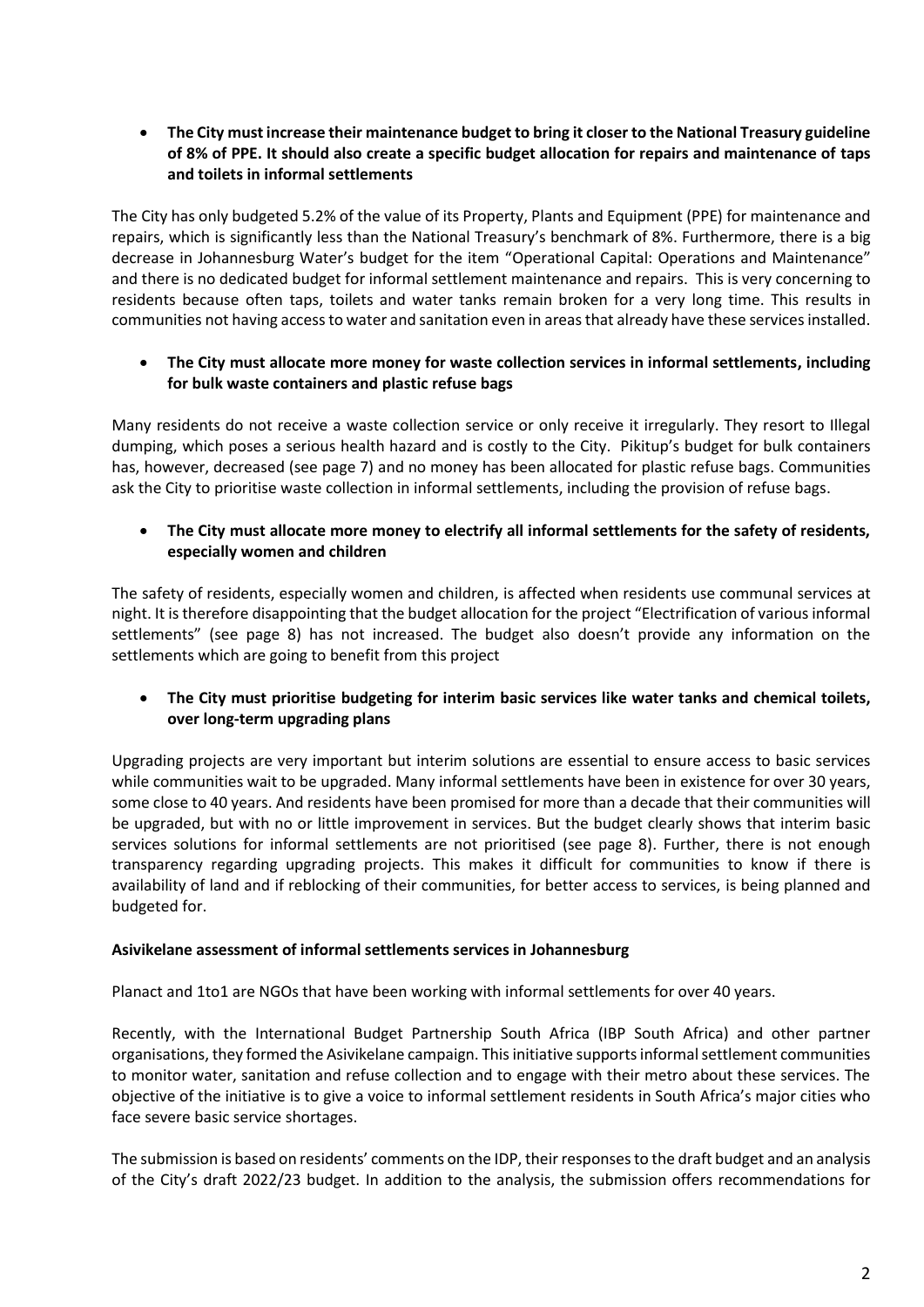practical steps that the City can take to ensure that the budget responds more fully to the needs of its most vulnerable residents.

### **2. Challenges experienced by Johannesburg informal settlement residents**

#### *2.1 Water challenges*

In April 2022, 34% of residents said that they did not have enough water. Some residents reported that they do not have access to taps at all. Some of those with communal taps said that there are not enough taps and that some of the taps were broken. Residents who rely on water tanks for water reported that there are not enough tanks and that tanks are also not filled often enough.

### *2.2 Sanitation challenges*

Some residents still do not have access to toilets and have to rely on self-dug pit toilets. Residents who use chemical toilets said that there are not enough toilets and that some of them are broken. Residents who use Ventilated Improved Pit (VIP) toilets also said that some of their toilets are broken. In April 2022, about 37% of residents said that their toilets had not been cleaned or drained in the previous 7 days.

### *2.3 Refuse collection challenges*

In April 2022, 12% of residents said that they did not have any access to waste removal services. Residents who do receive the service said that they do not receive refuse bags from the Metro, making it difficult to dispose of refuse in an orderly manner*.*

#### *2.4 Challenges with the inadequate maintenance of taps and toilets in informal settlements*

The lack of maintenance and repairs is a major challenge in the Metro's informal settlements, with residents continuously reporting that their taps, toilets or water tanks are not fixed when they break. In March 2022, about 23% of residents said that when a tap or toilet breaks, it is never fixed. Another 38% of residents say that it takes longer than a week for maintenance and repairs to take place after a fault is reported.

#### **Fault reporting response times when Johannesburg residents lodge a water and sanitation complaint**

| <b>Fixed</b>    | %      |
|-----------------|--------|
| A week or less  | 22,68% |
| A month or less | 13,75% |
| 1 to 3 months   | 24,16% |
| <b>Never</b>    | 22,68% |
| I don't know    | 16,73% |

\*Source: Asivikelane 25 analysis results (data collected in March 2022).

#### *2.5 Challenges with public lighting and electricity provision*

In August 2021, 87% of residents said that there is not enough public lighting in their settlements. The lack of public lighting poses a safety risk, especially to women and children, and reduces the accessibility of taps and toilets when it is dark. While there are streetlights in some settlements, residents reported that there are either not enough lights or that the lights are broken.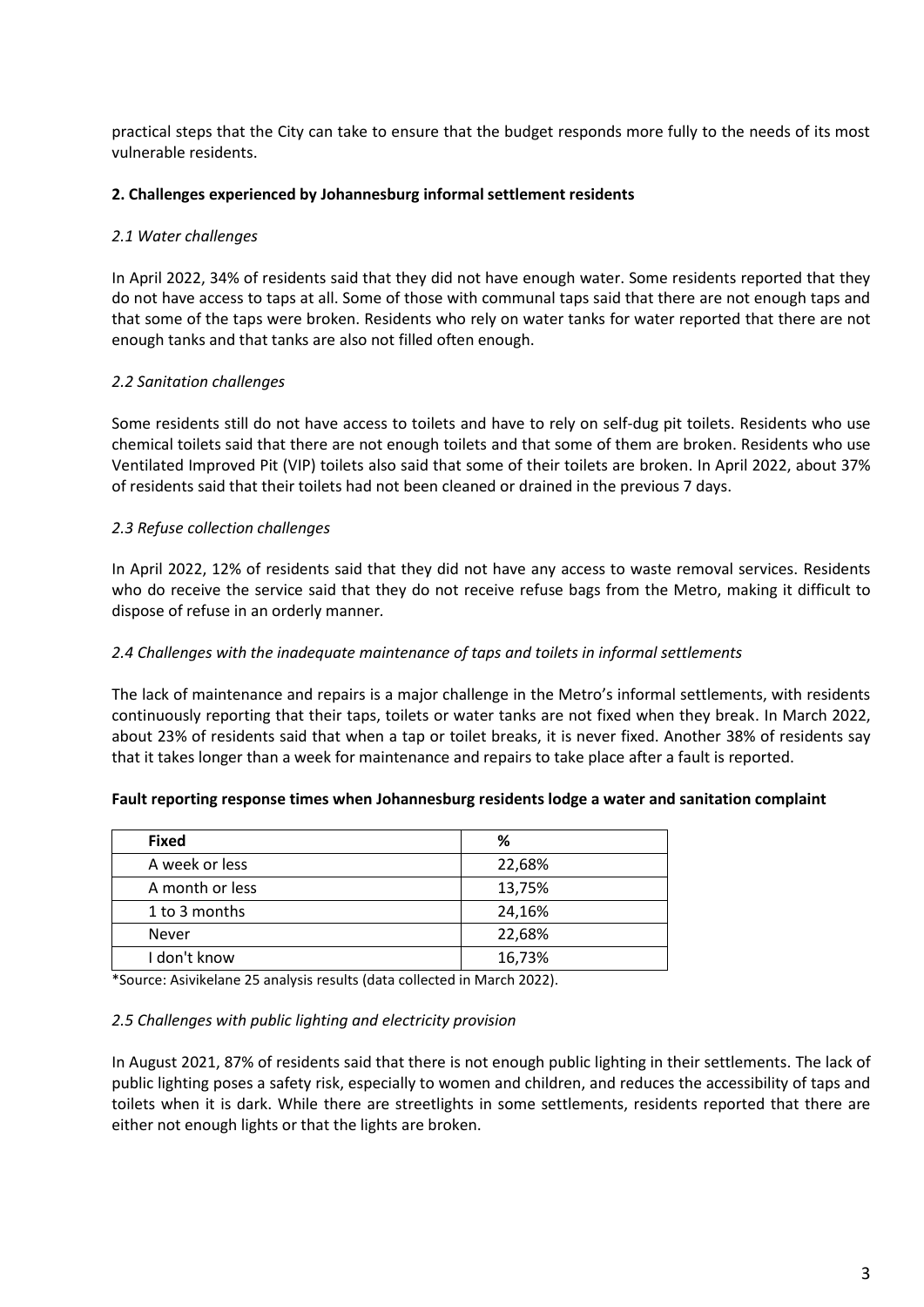# **3. Evidence from the Metro's 2022/23 draft budget**

Mayor Mpho Phalatse's 2022 State of the City Address expressed the Metro's commitment to improving service delivery in informal settlements. We specifically look forward to the implementation of Johannesburg Water's "Marginalized Areas Programme" which plans to address the basic water and sanitation needs of informal settlement residents. Our analysis below shows, however, that it is unlikely that the draft MTREF provides sufficient support to realize the mayor's vision.

# *3.1 Increased budget allocations for standpipes*

According to the 2022/27 draft IDP, 18 084 households in the City do not have access to piped water within 200m of their dwelling, which is the minimum standard. This backlog has increased from 9 695 households in 2021. The IDP does not, however, say how many of these households are in informal settlements.

The City's allocation for the provision of standpipes to informal settlements has increased by 77% to R88,5 million in 2022/23. We applaud this sizable increase, but it is unfortunate that the budget does not provide information on which settlements and how many households will benefit from this allocation or by when. As a result, we could not assess whether this allocation is sufficient to reduce and eradicate the water backlog. It is perhaps also of concern that the indicative budgets for 2023/24 and 2024/25 will revert to 2021/22 levels.

# **Improved capital budget for the delivery of standpipes**

| 2022/23 draft MTREF                                                 |                          |                                |             |             |
|---------------------------------------------------------------------|--------------------------|--------------------------------|-------------|-------------|
| <b>Project name</b>                                                 | <b>Budget</b><br>2021/22 | <b>Draft Budget</b><br>2022/23 | 2023/24     | 2024/25     |
| Basic water service:<br>basic<br>water<br>New<br>and sewer services | R50 million              | R88,5 million                  | R50 million | R50 million |

\*Source: Draft 2022/23 – 2024/25 medium term budget and 2021-22 Asivikelane Budget analysis.

Johannesburg Water uses water tanks to provide what it calls a 'nominal' service to informal settlement households without access to piped water. The draft 2022/23 budget does not, however, provide an allocation for the provision and maintenance of these tanks or the filling up of these tanks.<sup>1</sup> This is of concern because many informal settlement residents who rely on these tanks have reported to Asivikelane that they do not have enough water.

# *3.2 No specific budget allocations for the provision of sanitation*

According to Johannesburg Water's 2021 Business Plan, the minimum service level for sanitation in informal settlements is the provision of Ventilated Improved Pit (VIP) toilets, waterborne toilets and ablution blocks.<sup>2</sup> According to the draft 2022/23 budget, the Metro plans to provide a minimum level of sanitation to 2 252 informal settlement households by end of 2022/23 financial year. <sup>3</sup> Unfortunately no budget allocation is given for this, and the budget also does not indicate which settlements are going to benefit.

The nominal level of service is defined as communal chemical toilets. According to the 2022/23 IDP, Johannesburg Water aims to provide 1 chemical toilet per 7 households. The IDP also states that these toilets

<sup>1</sup> , https://www.joburg.org.za/documents\_/Documents/2022-23-2024-

<sup>25%20</sup>Draft%20Medium%20Term%20Budget/BUDGET%20BOOK%202022-23.pdf, page 84

<sup>2</sup> [https://www.joburg.org.za/documents\\_/Documents/Entities%20Business%20Plans/Annexure\\_A2\\_2021-](https://www.joburg.org.za/documents_/Documents/Entities%20Business%20Plans/Annexure_A2_2021-21_JWater%20final%20%20Draft%20Business%20Plan-%2019%20March.pdf)

[<sup>21</sup>\\_JWater%20final%20%20Draft%20Business%20Plan-%2019%20March.pdf](https://www.joburg.org.za/documents_/Documents/Entities%20Business%20Plans/Annexure_A2_2021-21_JWater%20final%20%20Draft%20Business%20Plan-%2019%20March.pdf)

<sup>3</sup> [https://www.joburg.org.za/documents\\_/Documents/2022-23-2024-](https://www.joburg.org.za/documents_/Documents/2022-23-2024-25%20Draft%20Medium%20Term%20Budget/BUDGET%20BOOK%202022-23.pdf)

[<sup>25%20</sup>Draft%20Medium%20Term%20Budget/BUDGET%20BOOK%202022-23.pdf,](https://www.joburg.org.za/documents_/Documents/2022-23-2024-25%20Draft%20Medium%20Term%20Budget/BUDGET%20BOOK%202022-23.pdf) page 84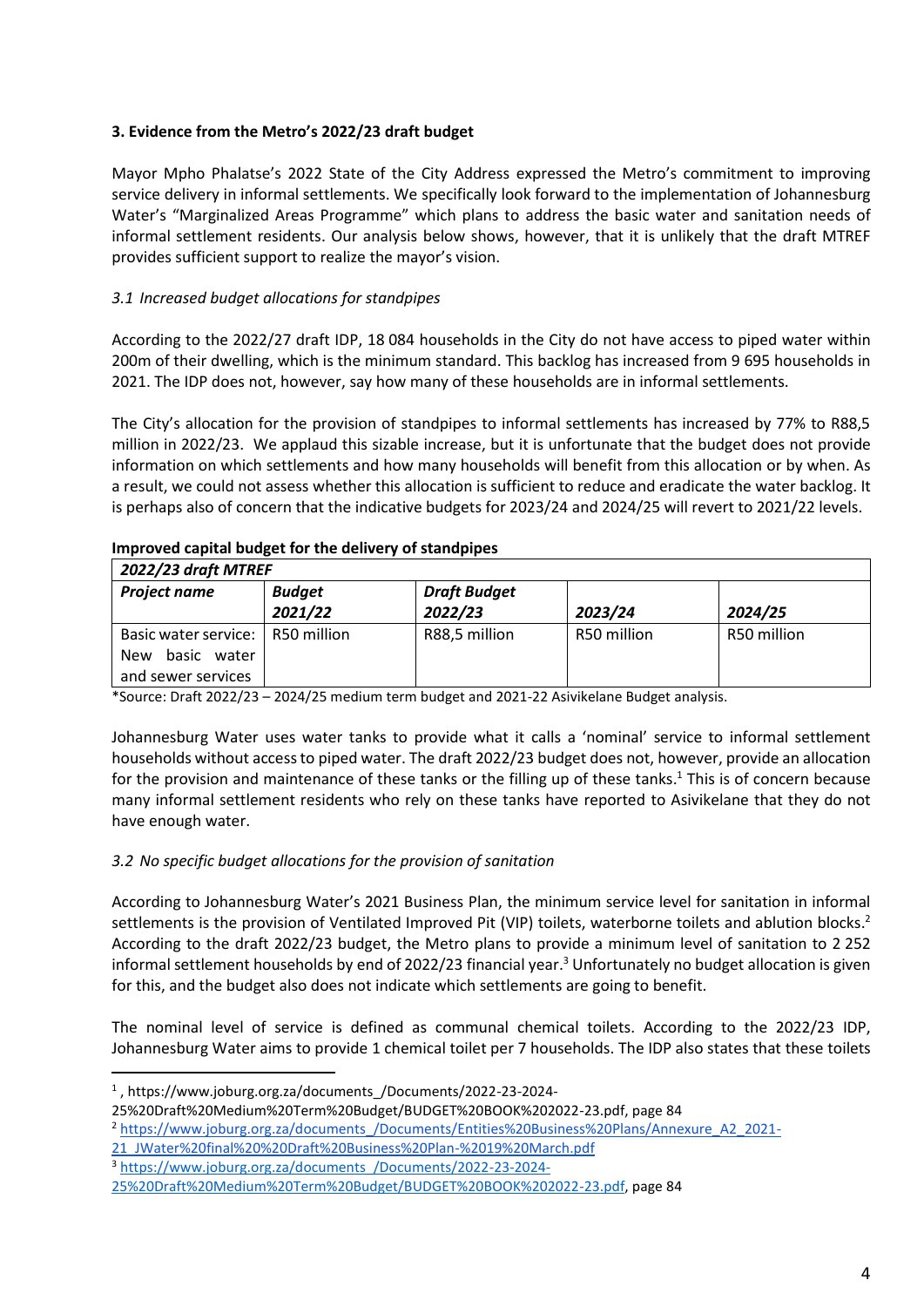will be serviced three times a week, a welcome improvement on the current practice of twice a week. Again, it is unfortunate that no budget allocation is given for the provision of chemical toilets.

# *3.3 No budget allocations for informal settlement repairs and maintenance*

As indicated above, the timely repair and maintenance of informal settlement taps and toilets is probably the biggest service delivery challenge in informal settlements.

According to the National Treasury benchmark,<sup>4</sup> municipalities should spend 8% of the carrying value of their Property, Plants and Equipment (PPE) on maintenance and repairs. Joburg's planned Repairs and Maintenance as a % of PPE ratio will be 5.2% in 2022/23. This is a slight increase of 0.6% from the previous year, but still well short of the 8% target.

## *Increase in the repairs and maintenance as a percentage of PPE ratio*

|            | <b>Estimate</b><br>2021/22 | <b>Adjusted</b><br>budget<br>2021/22 | budget<br>Draft<br>2022/23 | budget<br>Draft<br>2023/24 | budget<br>Draft<br>2024/25 |
|------------|----------------------------|--------------------------------------|----------------------------|----------------------------|----------------------------|
| Percentage | 4.6%                       | 4.6%                                 | 5.2%                       | 5.2%                       | 5.3%                       |

\*Sources: Draft 2021/22 – 2023/24 medium term budget and draft 2022/23 – 2024/25 medium term budget.

The total repairs and maintenance budget has also increased, from R4,2 billion in 2021/22 to R4,3 billion in 2022/23. Although the budget for the "Sanitation Infrastructure" asset class has increased significantly, it is not clear how much (if any) of this budget will be allocated for repairs and maintenance in informal settlements. It is of great concern that the repairs and maintenance budget for the "Water Supply Infrastructure" asset class is set to decrease in 2022/23. The repairs and maintenance budget for "Solid Waste Infrastructure" will also decline in real terms, which may also compromise waste collection services in Johannesburg.

### *Repairs and maintenance budget per asset class*

|                              | <b>Adjusted budget</b> | <b>Draft budget</b> |                |                          |
|------------------------------|------------------------|---------------------|----------------|--------------------------|
| <b>Description</b>           | 2021/22                | 2022/23             | 2023/24        | 2024/25                  |
| Roads Infrastructure         | R836.6 million         | R918.5 million      | R961.7 million | R1 billion               |
| Electrical                   | R1.2 billion           | R1.4 billion        | R1.4 billion   | R <sub>1.5</sub> billion |
| Infrastructure               |                        |                     |                |                          |
| <b>Water Supply</b>          | R843.9 million         | R787 million        | R828.7 million | R876.3 million           |
| Infrastructure               |                        |                     |                |                          |
| Sanitation                   | R207.8 million         | R603.5 million      | R633.3 million | R665.8 million           |
| Infrastructure               |                        |                     |                |                          |
| Solid Waste                  | R519000                | R519000             | R547000        | R578000                  |
| Infrastructure               |                        |                     |                |                          |
| Information and              | R114 million           | R114 million        | R120.1 million | R126.8 million           |
| Communication                |                        |                     |                |                          |
| Infrastructure               |                        |                     |                |                          |
| Community                    | R78.5 million          | R79.1 million       | R82.7 million  | R86.6 million            |
| <b>Facilities</b>            |                        |                     |                |                          |
| Sport and                    | R171.5 million         | R171.6 million      | R180.2 million | R189.2 million           |
| <b>Recreation Facilities</b> |                        |                     |                |                          |
| <b>Heritage Assets</b>       | R1.3 million           | R1.2 million        | R1.3 million   | R1.4 million             |

<sup>4</sup> See<http://mfma.treasury.gov.za/Circulars/Pages/Circular71.aspx>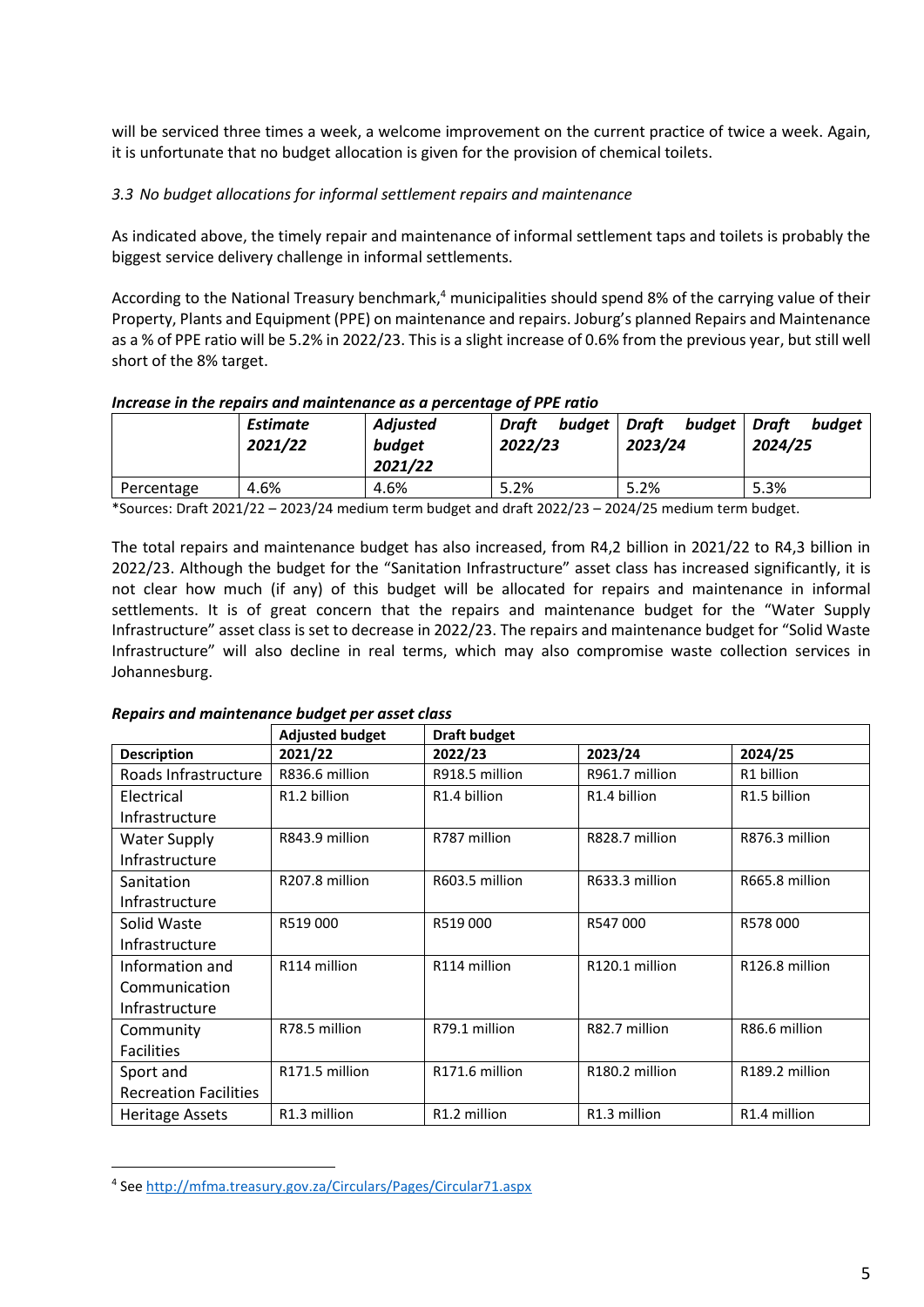| Investment                  | R125 million              | R125.1 million            | R131.3 million            | R137.7 million           |
|-----------------------------|---------------------------|---------------------------|---------------------------|--------------------------|
| properties                  |                           |                           |                           |                          |
| <b>Other Assets</b>         | R126.8 million            | R127.3 million            | R132.9 million            | R138.9 million           |
| Intangible Assets           | R21.4 million             | R21.4 million             | R22.4 million             | R23.4 million            |
| Computer                    | R <sub>2.3</sub> million  | R <sub>2.3</sub> million  | R <sub>2.4</sub> million  | R <sub>2.5</sub> million |
| Equipment                   |                           |                           |                           |                          |
| <b>Furniture and Office</b> | R7.4 million              | R21.1 million             | R22.1 million             | R23.2 million            |
| Equipment                   |                           |                           |                           |                          |
| Machinery and               | R <sub>10.2</sub> million | R <sub>10.4</sub> million | R <sub>10.9</sub> million | R11.4 million            |
| Equipment                   |                           |                           |                           |                          |
| Total                       | R4.2 billion              | R4.3 billion              | R4.6 billion              | R4.8 billion             |

\*Sources: Draft 2022/23 – 2024/25 medium term budget.

The budget also shows that Johannesburg Water has a separate project called "Operational capital: Operations and Maintenance". The 2022/23 budget allocation for this project has decreased by almost R20 million from 2021/22.

### *Decrease in Joburg Water's Operations and maintenance budget*

| <b>Project</b>          | <b>Draft budget</b> | <b>Estimate</b> | budget<br>Draft | Draft<br>budget | budaet<br>Draft |
|-------------------------|---------------------|-----------------|-----------------|-----------------|-----------------|
|                         | 2021/22             | 2022/23         | 2022/23         | 2023/24         | 2024/25         |
| Operational<br>capital: | R66 million         | R47 million     | R46 million     | R110 million    | R60 million     |
| Operations and          |                     |                 |                 |                 |                 |
| Maintenance             |                     |                 |                 |                 |                 |

\*Sources: Draft 2021/22 – 2023/24 medium term budget and draft 2022/23 – 2024/25 medium term budget.

It is of concern that the budget does not provide any information on how much money has been set aside specifically for the maintenance and repairs of taps, toilets and water tanks in informal settlements. It is of further concern that the budget does not show if any share of Johannesburg Water's reduced operations and maintenance budget has been ringfenced for informal settlements.

# *3.4 Dedicate more funds for waste bulk containers*

According to the draft IDP, 281 900 households do not receive a weekly refuse collection service. The IDP does not, however, indicate how many of these households live in informal settlements.

### *Pikitup's Capital Budget*

| <b>Medium term</b><br>capital budget                                     | <b>Budget</b><br>2021/22 | <b>Draft Budget</b><br>2022/23 | <b>Draft Budget</b><br>2023/24 | <b>Draft Budget</b><br>2024/25 |
|--------------------------------------------------------------------------|--------------------------|--------------------------------|--------------------------------|--------------------------------|
| <b>Pikitup total</b>                                                     | R146 million             | R149 million                   | R165 million                   | R153 million                   |
| <b>Waste Bulk</b><br><b>Containers</b>                                   | R <sub>2</sub> million   | R1 million                     |                                | R <sub>2</sub> million         |
| <b>Share of waste</b><br>bulk containers in<br>Pikitup's total<br>budget | 1.4%                     | 0.7%                           |                                | 1.3%                           |

\*Source: Draft Medium-Term Budget 2022/23-2024/25 and 2021-22 Asivikelane Budget analysis.

Despite the slight increase in Pikitup's budget over the medium term, there was no increase in the allocation for waste bulk containers between 2021/22 and 2022/23. We do not know how much of this allocation will benefit informal settlements and no other amounts have been allocated for informal settlement refuse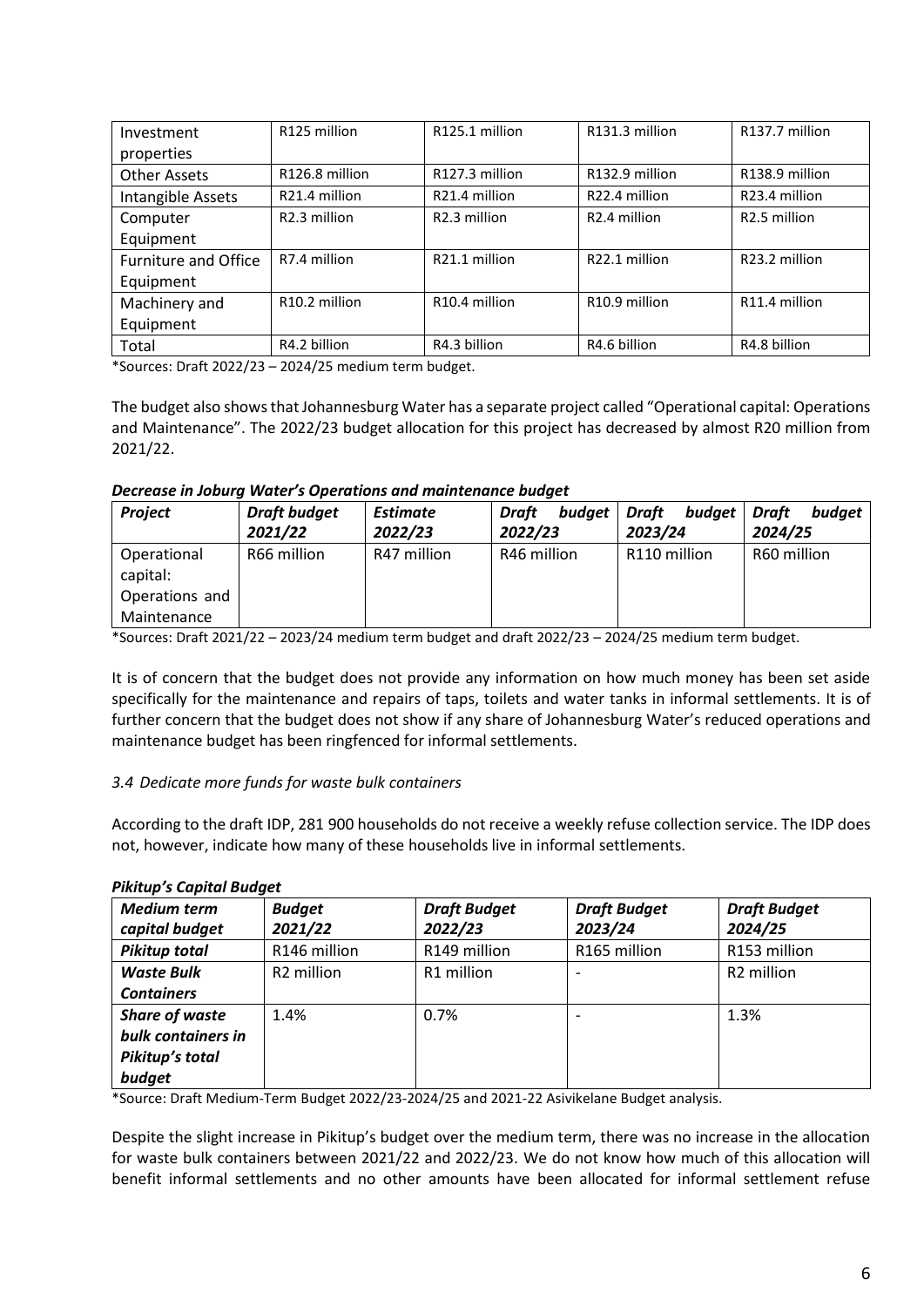removal. The lack of information makes it impossible to see how the IDP target will be met, nor how the mayoral commitment of guaranteeing that informal settlement residents have access to weekly waste collection services will be ensured. 5

# *3.5 Budget allocations for informal settlement upgrading*

According to Mayor Phalatse, the City aims to upgrade 10 informal settlements in 2022/23. This will include providing permanent municipal services such as "bulk connections, water services, sanitation solutions, public lighting, and roads storm water".<sup>6</sup> The mayor also emphasised that the City's Sites and Services Programme will be prioritised. Although these programmes promise to improve the access of informal settlement residents to basic services, their implementation is often too slow to provide short or even medium-term relief to informal settlements. Further, the 2022/23 budget documents show that when compared to the previous year's allocations, the "formalisation of informal settlements" project received a *smaller* share of the total capital budget for housing, while the allocation for the "site and services" project remained the same. The reduced and unchanged budget allocations do not support the mayor's wish that service delivery through longer term upgrading projects must be prioritised.

| Project name              | <b>Budget</b>           | <b>Draft Budget</b>     |                         |              |
|---------------------------|-------------------------|-------------------------|-------------------------|--------------|
|                           | 2021/22                 | 2022/23                 | 2023/24                 | 2024/25      |
| <b>Formalisation of</b>   | R446 million            | R396 million            | R465 million            | R500 million |
| informal                  |                         |                         |                         |              |
| settlements               |                         |                         |                         |              |
| Share of                  | 40.5%                   | 36%                     | 42.3%                   | 45.5%        |
| formalisation             |                         |                         |                         |              |
| project in the total      |                         |                         |                         |              |
| capital budget for        |                         |                         |                         |              |
| housing                   |                         |                         |                         |              |
| <b>Site and services:</b> | R <sub>10</sub> million | R <sub>10</sub> million | R <sub>25</sub> million | R50 million  |
| <b>Formalisation of</b>   |                         |                         |                         |              |
| informal                  |                         |                         |                         |              |
| settlements across        |                         |                         |                         |              |
| the City                  |                         |                         |                         |              |
| <b>Total capital</b>      | R1,1 billion            | R1 billion              | R1,1 billion            | R1,3 billion |
| budget for housing        |                         |                         |                         |              |

*Informal settlement upgrading projects in the Department of Housing's capital budget.*

\*Source: Draft Medium Term Budget 2022/23-2024/25; Asivikelane Budget analysis 2021/22

# *3.6 The City must allocate more funds for electricity provision*

As mentioned earlier, about 87% of residents participating in Asivikelane said that there is not enough public lighting in their settlement.

The budget includes a project for the "Electrification of various informal settlements". It is not clear exactly what this project provides – electricity connections to individual stands or settlement-wide public lighting (street lights or high mast lights)? The budget also does not indicate which settlements will benefit from this project. It is disappointing that no additional funds have been allocated to this project.

<sup>5</sup> [https://www.joburg.org.za/documents\\_/Documents/2022-27%20Draft%20IDP/2022-](https://www.joburg.org.za/documents_/Documents/2022-27%20Draft%20IDP/2022-27%20Draft%20Integrated%20Development%20Plan.pdf)

[<sup>27%20</sup>Draft%20Integrated%20Development%20Plan.pdf,](https://www.joburg.org.za/documents_/Documents/2022-27%20Draft%20IDP/2022-27%20Draft%20Integrated%20Development%20Plan.pdf) page 214.

<sup>6</sup> [https://www.joburg.org.za/media\\_/Newsroom/Pages/2022%20News%20Articles/April/Mayor-Phalatse-delivers](https://www.joburg.org.za/media_/Newsroom/Pages/2022%20News%20Articles/April/Mayor-Phalatse-delivers-maiden-State-of-the-City-Address.aspx)[maiden-State-of-the-City-Address.aspx,](https://www.joburg.org.za/media_/Newsroom/Pages/2022%20News%20Articles/April/Mayor-Phalatse-delivers-maiden-State-of-the-City-Address.aspx) page 9.